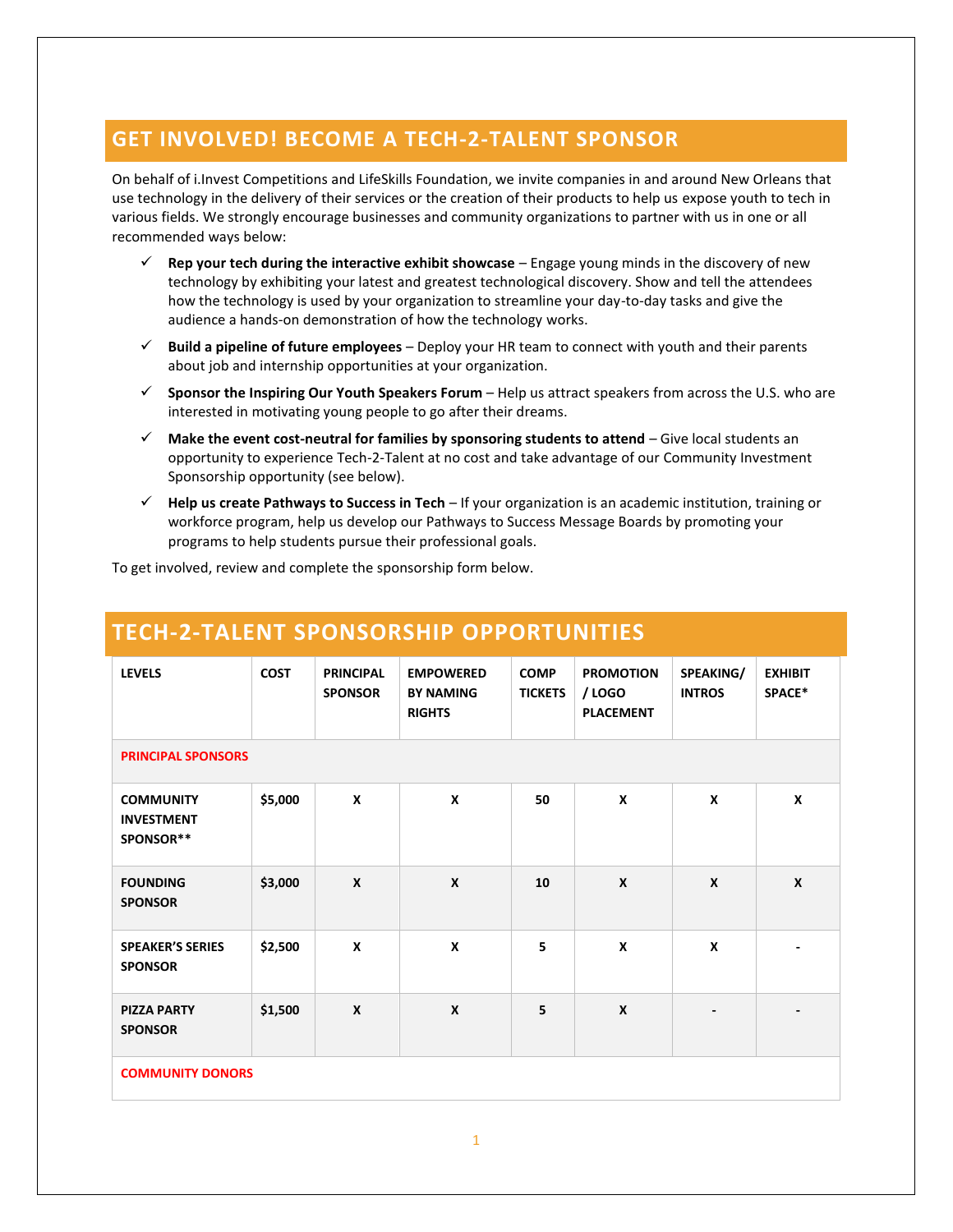| <b>GOLD-LEVEL</b>                                         | \$1,000     | $\overline{\phantom{a}}$ | $\overline{\phantom{a}}$ | 3              | $\boldsymbol{x}$   | $\boldsymbol{x}$         | $\mathbf{x}$       |
|-----------------------------------------------------------|-------------|--------------------------|--------------------------|----------------|--------------------|--------------------------|--------------------|
| SILVER-LEVEL                                              | \$500       |                          |                          | 3              | $\boldsymbol{x}$   |                          |                    |
| <b>COMMUNITY-LEVEL</b>                                    | \$250       | $\overline{\phantom{a}}$ | $\overline{\phantom{a}}$ | $\overline{2}$ | $\boldsymbol{x}$   | $\overline{\phantom{a}}$ |                    |
| <b>STUDENT</b><br>SPONSOR**                               | \$500       | $\blacksquare$           | $\overline{\phantom{a}}$ | 15             | ÷,                 |                          |                    |
| <b>INTERACTIVE EXHIBITORS</b>                             |             |                          |                          |                |                    |                          |                    |
| <b>INTERACTIVE BOOTH</b><br><b>EXHIBITOR*</b>             | \$350       |                          | $\blacksquare$           | $\overline{2}$ | $\mathbf{x}$       |                          | $\pmb{\mathsf{x}}$ |
| <b>INVITED GUEST</b><br><b>EXHIBITOR</b>                  | <b>FREE</b> |                          |                          | $\overline{2}$ | $\pmb{\mathsf{x}}$ |                          | $\pmb{\mathsf{x}}$ |
| <b>CAREER EXHIBITS***</b>                                 | \$150       |                          |                          | $\mathbf{2}$   | $\boldsymbol{x}$   |                          | $\pmb{\mathsf{x}}$ |
| <b>MARKETING MATERIAL SPONSORS</b>                        |             |                          |                          |                |                    |                          |                    |
| <b>PATHWAYS TO</b><br><b>SUCCESS PRINTING</b><br>& PRIZES | \$750       |                          |                          | $\overline{2}$ | $\mathbf{x}$       |                          |                    |
| <b>PATHWAYS TO</b><br><b>SUCCESS PRIZES</b>               | \$350       |                          |                          | $\mathbf{1}$   |                    |                          |                    |

**\*All exhibitors must have a 6-foot interactive booth with either hands-on (ex. video walls, virtual reality, photo booths, etc.) or experiential learning activities (ex. observational learning, scientific experiment, digital learning). All activities, prizes, and giveaways must be approved prior to the event.**

**\*\*Community Investment Sponsors will cover the cost for 50 youth under the age of 15 to attend. Student Sponsors will provide entrance fees for up to 15 students. Sponsor is welcomed to recommend the students who will attend.**

**\*\*\* Career exhibitors will receive a 3 ft table top to display jobs, internships and conduct interviews.**

## **2020 TECH-2-TALENT SPEAKER/SPONSOR REGISTRATION**

#### **DEADLINES**

- Speaker submissions are due by November 1, 2019.
- Sponsorship fees are due 60 days prior to the event.
- All artwork must be received 60 days before the event.
- Artwork, logos, and headshots must be submitted in high resolution to mjackson@iinvestcompetition.com.
- All changes must be approved prior to being confirmed.

#### **SPEAKER REGISTRATION**

I am interested in speaking during the **Inspiring Our Youth** 

**Speaker's Forum**. I understand that this is a voluntary speaking opportunity (unless notified otherwise) and I am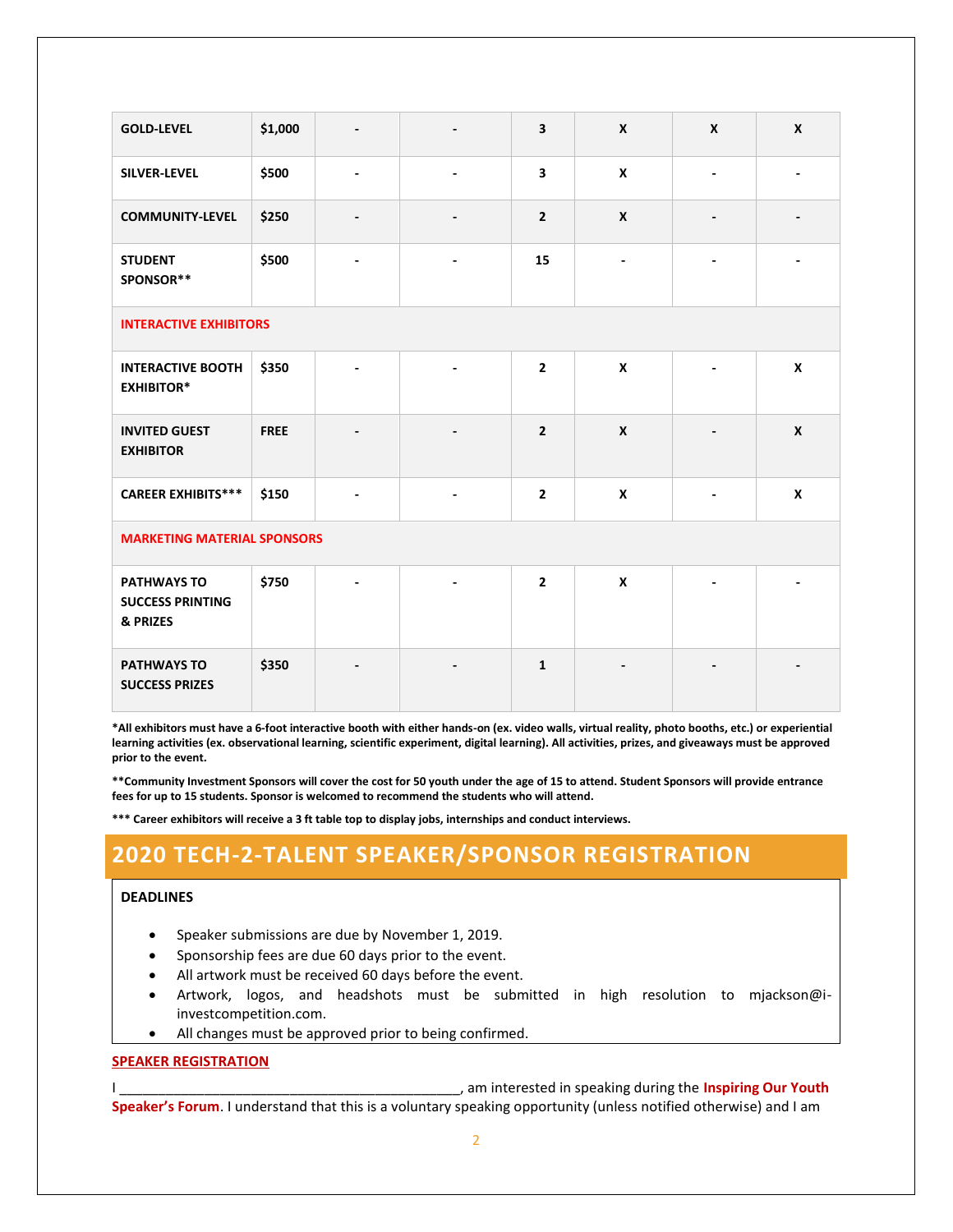responsible for preparing a presentation for an audience of students and parents. My topic of interest is/are (circle one or more):

- Personal Growth
- Professional Growth
- Responsible Tech Use (Cybersecurity Awareness, Social Media Awareness, etc.)
- Tech Education and Workforce
- Youth Entrepreneurship
- Financial Literacy
- Boys Only Talks
- Girls Only Talks

**Send your bio, headshot, topic title, and abstract to [mjackson@i-investcompetition.com.](mailto:mjackson@i-investcompetition.com)**

#### **SPONSORSHIP REGISTRATION**

| <b>T2T Expo Principal Sponsors</b>               | Approval | <b>T2T Expo Community Donors</b> | Approval |
|--------------------------------------------------|----------|----------------------------------|----------|
| <b>COMMUNITY INVESTMENT SPONSOR -</b><br>\$5,000 |          | GOLD-LEVEL - \$1,000             |          |
| FOUNDING SPONSOR - \$3,000                       |          | SILVER-LEVEL - \$500             |          |
| SPEAKER'S SERIES SPONSOR - \$2,500               |          | COMMUNITY-LEVEL - \$250          |          |
| PIZZA PARTY SPONSOR - \$1,500                    |          | STUDENT SPONSOR - \$500          |          |

| <b>Interactive Exhibitors</b>                           | Approval |
|---------------------------------------------------------|----------|
| INTERACTIVE BOOTH - INVITED GUEST<br>$FXHIBITOR - FREE$ |          |
| INTERACTIVE BOOTH EXHIBITOR - \$350                     |          |

| <b>Career Exhibitors</b>                                    | Approval |
|-------------------------------------------------------------|----------|
| <b>BOOTH EXHIBITOR - \$150</b>                              |          |
| ACCEPTING JOB OR INTERNSHIP APPLICATIONS:<br>YES ( ) NO ( ) |          |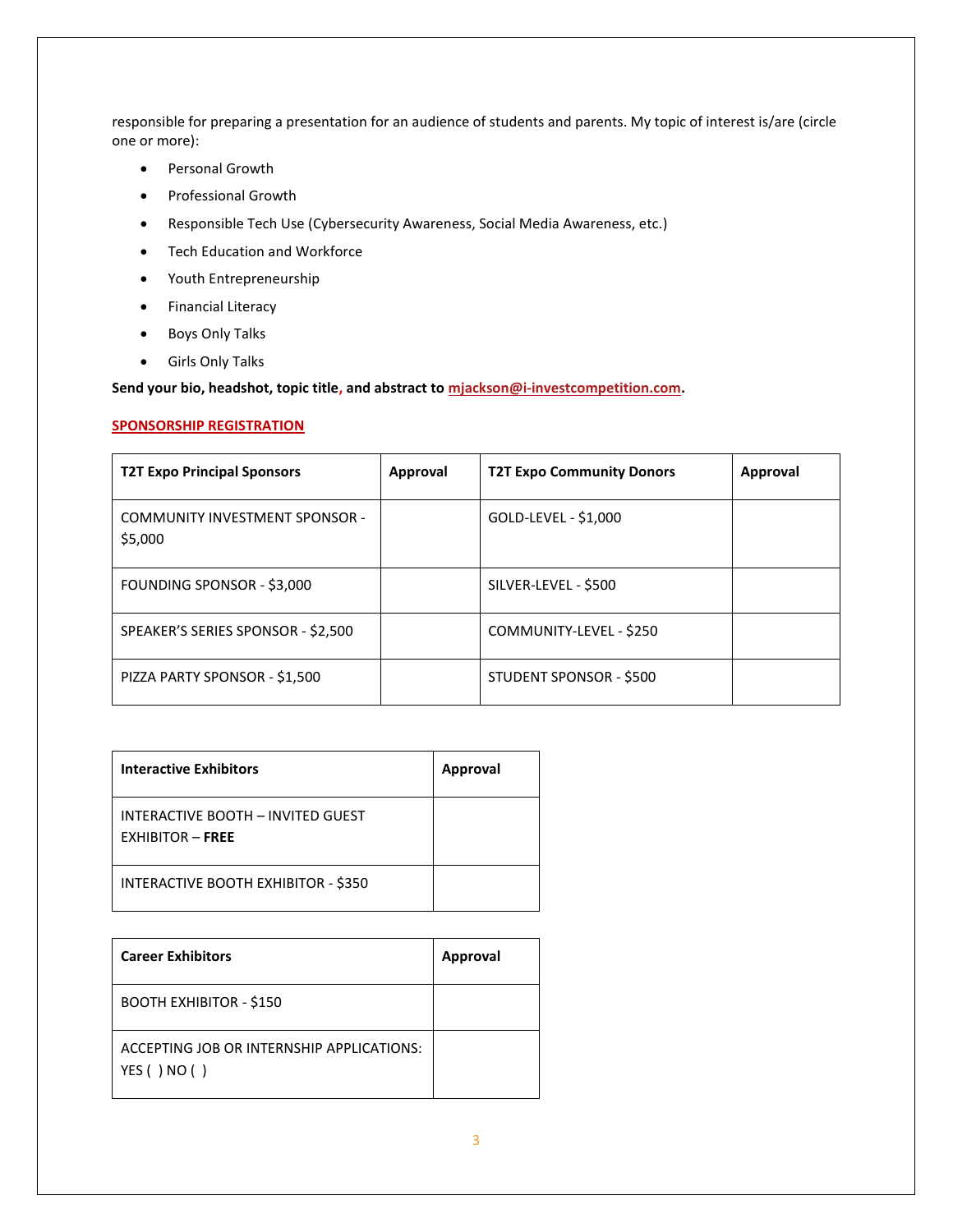IF YES, AGE REQUIREMENTS

| <b>Marketing Material</b>            | Approval |
|--------------------------------------|----------|
| PATHWAYS TO SUCCESS PRINTING - \$750 |          |
| PATHWAYS TO SUCCESS PRIZES - \$350   |          |

### **EXHIBITING GUIDELINES**

- There are (10) 6-foot tables available for exhibit rental.
- Please advise if you have power requirements (may affect location choice). **Power Required: Yes No**
- Please advise if you need the table draped. **Drape Requested: Yes No**
- Complimentary WIFI for phone/email is available, but you will need to have local or jumped copies of larger presentations or demos.

| <b>Company Name</b> | Company<br>Contact | of<br>Point | <b>POC Email Address</b> | <b>POC Phone Number</b> |
|---------------------|--------------------|-------------|--------------------------|-------------------------|
|                     |                    |             |                          |                         |
|                     |                    |             |                          |                         |

**ATTENDEES (LIST THE NAME, TITLE AND EMAIL ADDRESS OF THE ATTENDEES WHO WILL UTILIZE YOUR COMPLIMENTARY TICKETS). IF UNKNOWN AT THE TIME, BE SURE TO EMAIL THIS INFORMATION TO [EVENTS@PRSOLUTIONSLLC.ORG](mailto:EVENTS@PRSOLUTIONSLLC.ORG) BY FEBRUARY 15TH.**

| Name | <b>Title</b> | Company | <b>Email Address</b> |
|------|--------------|---------|----------------------|
|      |              |         |                      |
|      |              |         |                      |
|      |              |         |                      |
|      |              |         |                      |
|      |              |         |                      |
|      |              |         |                      |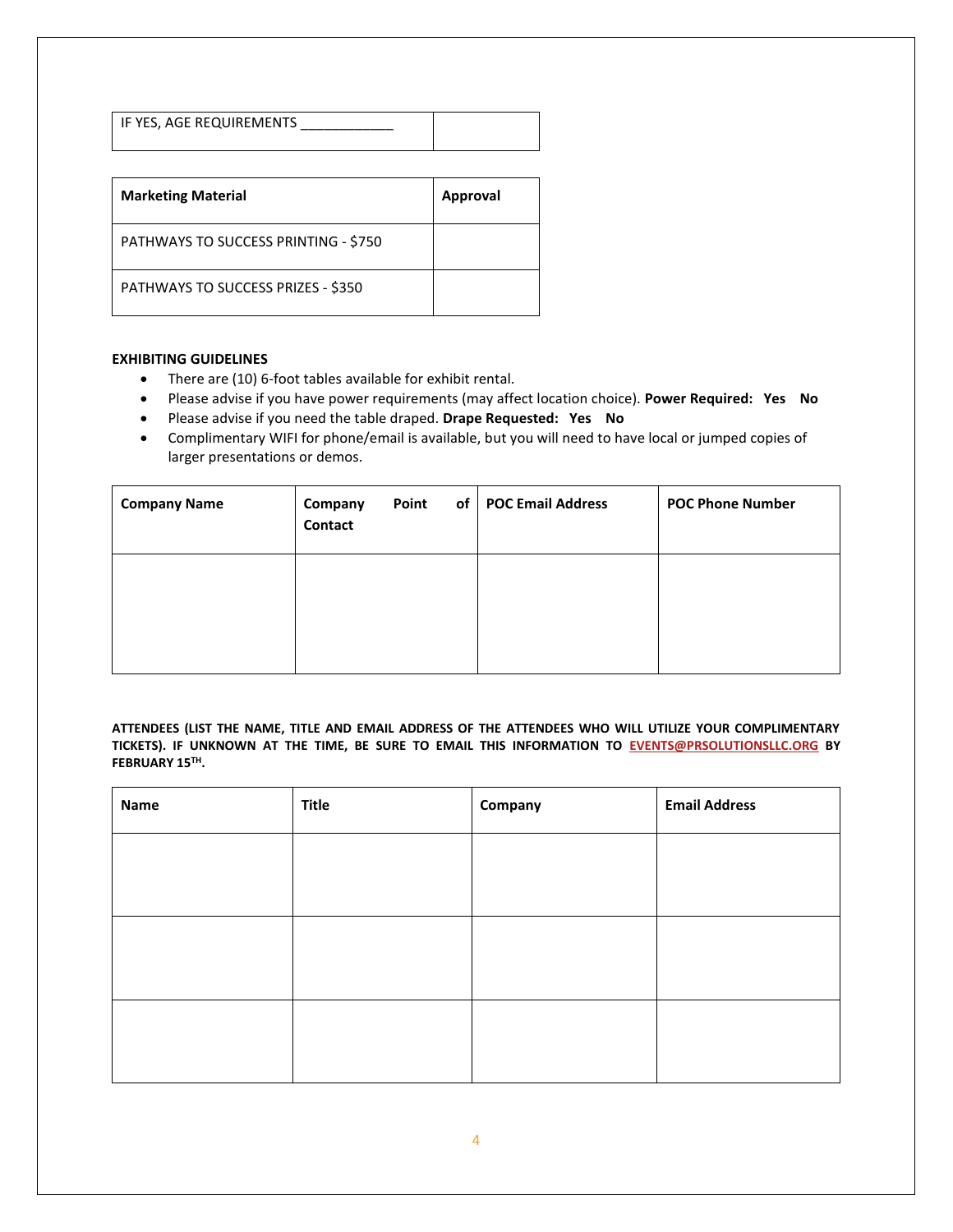#### **CREDIT CARD PAYMENT INFORMATION**

| <b>Company Name</b>        |                 |
|----------------------------|-----------------|
|                            |                 |
| Please Charge this<br>Card |                 |
| <b>Type</b>                | MC<br>VISA AMEX |
| <b>Expiration Date</b>     |                 |
| <b>CSC/Security Code</b>   |                 |
| <b>Credit Card #</b>       |                 |
| <b>Contact Name</b>        |                 |
| <b>CC Billing Address</b>  |                 |

**To pay by check, send payments to: LifeSkills Foundation**

**Mailing Address LifeSkills Foundation 1809 Lake Salvador Drive**

**Harvey, LA 70058**